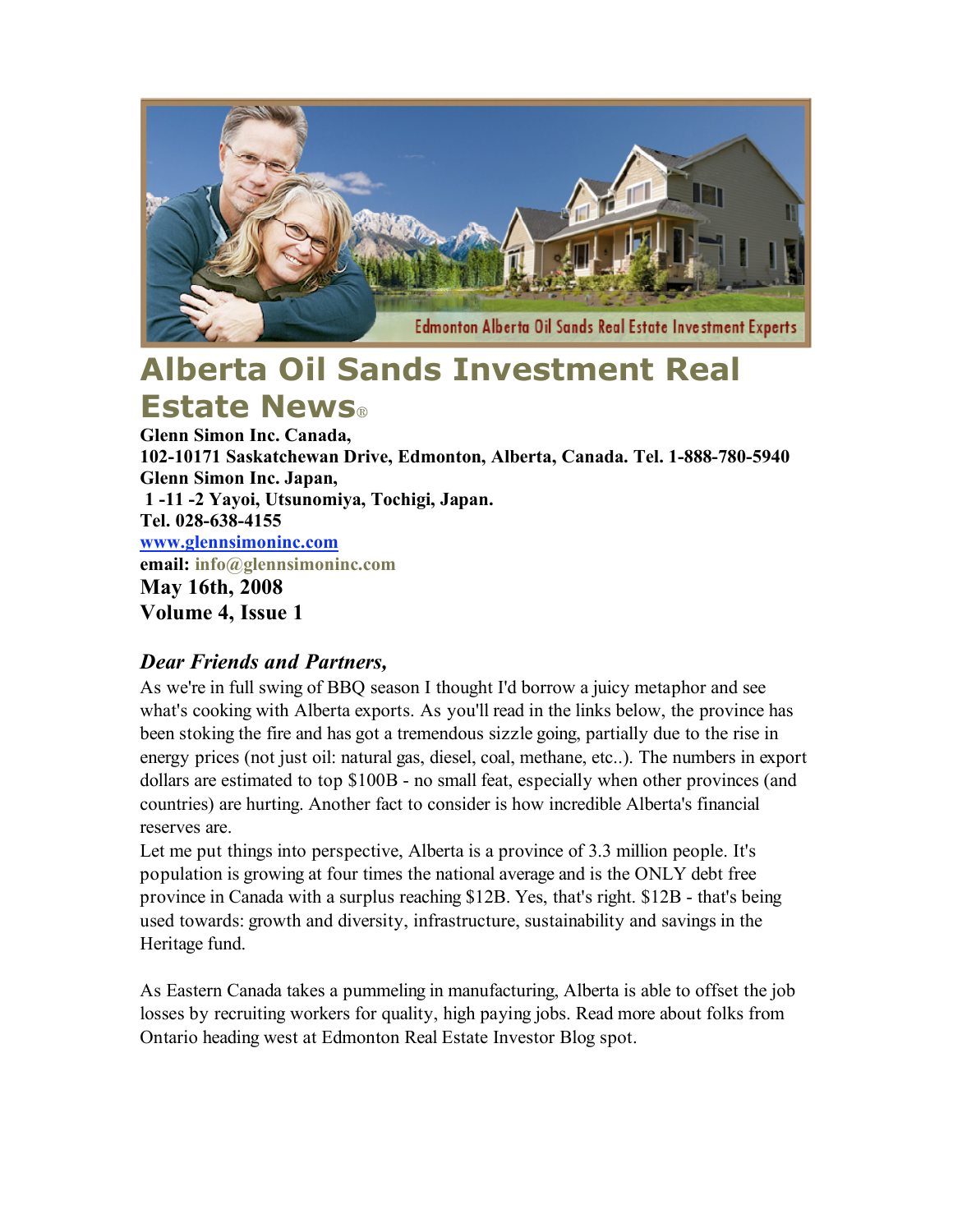We talk a lot about oil because, well, Alberta has a ton of it and has the world's largest reserves outside of Saudi Arabia. In reality, we probably have more oil than Saudi Arabia as we're just digging (literally) into our oil patches, when they're scrapping the last barrels out of theirs. But, my point wasn't about oil, it was about the economies that Alberta has going for it and is focused on developing. That's the second story below outlining a recent \$178M support incentive for the technology industry in Edmonton.



### **Bonnie Doon Suited Bungalow: \$260 Cash Flow & Substantial Growth**

Turbo charge your portfolio. Stylish 3 bedroom suite up and a modern 1 bedroom self contained suite downstairs. One and a half spacious bathrooms on the main floor and newer bathroom down. Great bungalow near the university. Excellent neighborhood and HUGE upside with this central location.

Poised for massive growth. This 1960 built 1234 sq ft home rents for top dollar and has everything arranged, including incredible tenants. Your investment includes: financial analysis, professional inspection, insurance, financing set-up, legal fees, basic accounting, reserve fund, CMA, lower down-payment, bi-annual statements, strategic market timing to ensure successful entry and exit, plus much more!

#### **Purchase price: \$359K Total Investment: \$97.3K. Your Estimated 5 Year Profit \$87.8K. Your pre-tax ROI is 90% or 18% per year.**

"Get into action and realize secure, long-term profits" Already producing a great RETURN. Visit HERE for the full FEATURE sheet and call 1-888-780-5940 to get started.

-Please remember: All investments carry RISK. Be sure to seek your own independent legal advice-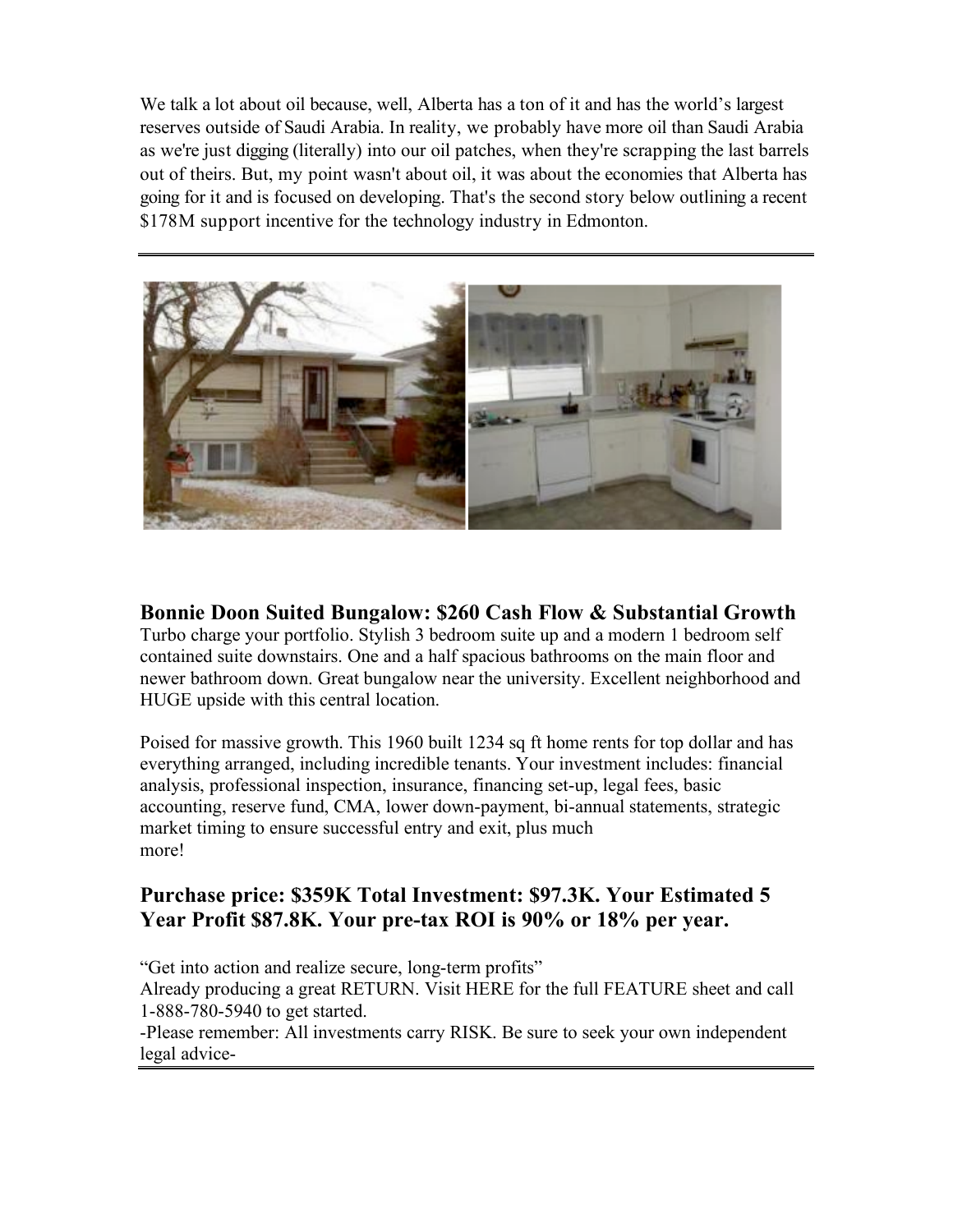## **Province To Inject \$178M Into Technology Stelmach Hopes Innovative Support Plan Will Bring More Companies To Alberta**

David Finlayson, The Edmonton Journal Published: Thursday, June 12

EDMONTON - Premier Ed Stelmach is banking on a \$178-million plan to take more technology companies from startup to market. The three-year plan includes research and development credits, a venture capital fund and a variety of other business supports.

The goal is to create a dynamic culture that attracts global business and venture capital expertise to Alberta, the same way South Korea has turned its research into tangible assets, Stelmach said.

That nation has more than 5,000 patents and one of the highest per capita incomes in the world, and there's no reason Alberta can't be

a preferred location for technology companies, he said. Read the FULL story HERE.

#### ================== **Alberta Exports Set to Top \$100B**

Geoffrey Scotton, Calgary Herald

Published: Wednesday, June 11, 2008

Record crude prices and surging prices for natural gas and coal are translating into record exports for Alberta, setting the stage for Alberta to potentially crack the \$100-billion barrier in annual exports for the first time. READ MORE.

#### **A Sort Of Funny Story Wrong E-Mail**

It's wise to remember how easily email -- this wonderful technology -- can be misused, sometimes unintentionally, with serious consequences.

Consider the case of the Illinois man who left the snow-filled streets of Chicago for a vacation in Florida. His wife was on a business trip and was planning to meet him there the next day. When he reached his hotel, he decided to send his wife a quick email.

Unfortunately, when typing her address, he missed one letter, and his note was directed instead to an elderly preacher's wife whose husband had passed away only the day before. When the grieving widow checked her email, she took one look at the monitor, let out a piercing scream, and fell to the floor in a dead faint.

At the sound, her family rushed into the room and saw this note on the screen:

Dearest Wife, Just got checked in. Everything prepared for your arrival tomorrow. P.S. Sure is hot down here. ===============